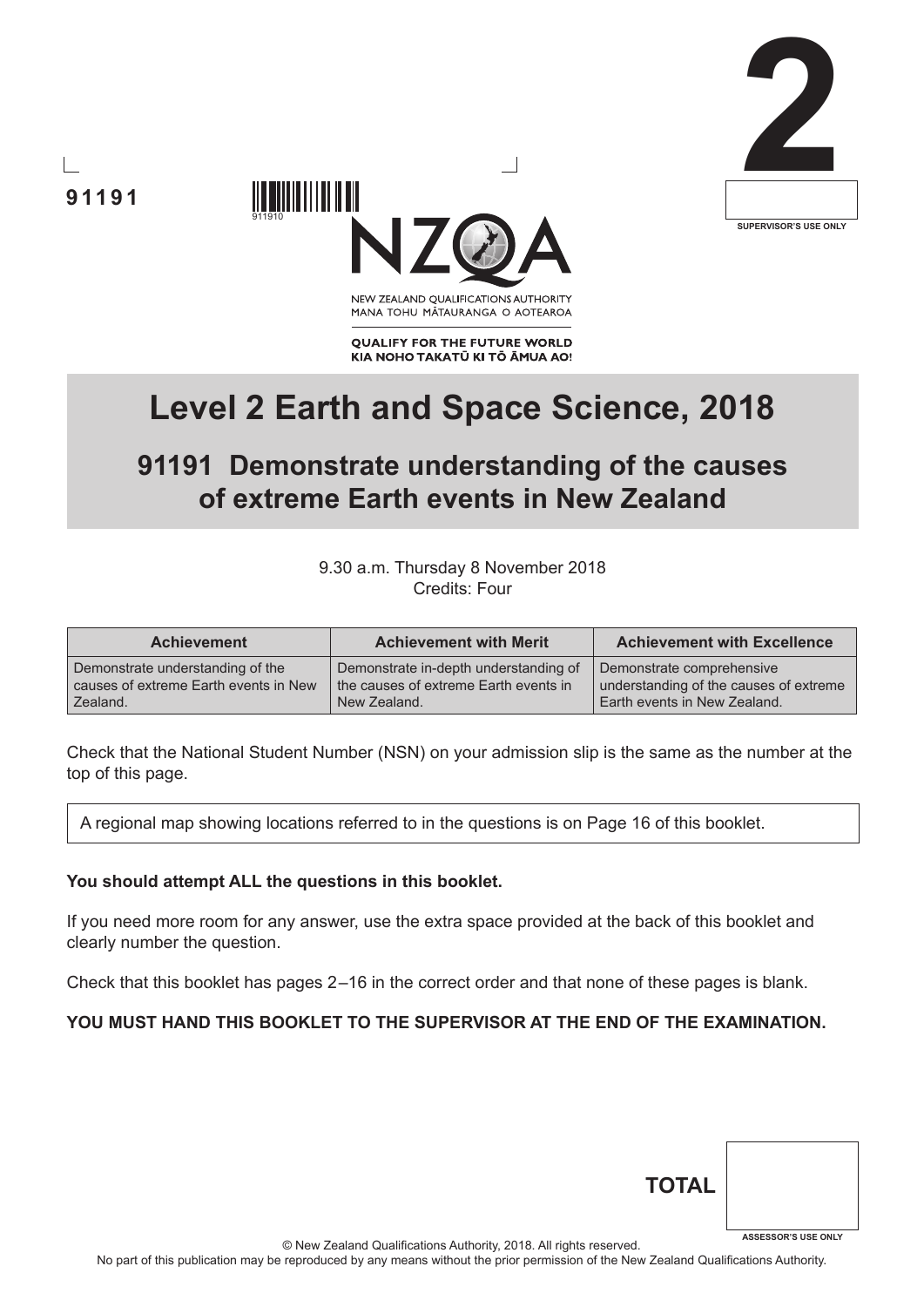## **A regional map showing locations referred to in this paper is on page 16.**

## **QUESTION ONE: HAVRE SEAMOUNT ERUPTION 2012**

In 2012 scientists identified a 400 square kilometre floating pumice raft, which came from the Havre Seamount, close to the Kermadec Trench. This group of 14 underwater volcanic vents erupted to form a caldera that is 4.5 kilometres in diameter.

Scientists found that the eruption of the silica-rich magma produced ash, lava domes, and seafloor lava flows underwater, in addition to the floating pumice raft on the surface.

https://eleanormvelasquez.files.wordpress. com/2015/02/kermadecarcimage.png https://cdn.zmescience.com/wp-content/uploads/2018/01/4f2d246b5 1cee816f4176fb57ce2904d.jpg

Explain in detail why eruptions from underwater volcanoes close to the Kermadec Trench produce calderas and silica-rich volcanic products, such as pumice and rhyolitic lava domes and flows.

In your answer, you should:

- annotate the diagram below to describe how plate tectonics lead to underwater volcanoes
- describe how magma is formed in these underwater volcanoes
- explain how plate tectonics in this area can lead to the formation of underwater calderas
- explain the link between magma composition and the eruption products in this event.

*Annotations added to the provided diagram below will assist your answer. You may also draw and annotate additional diagrams.*

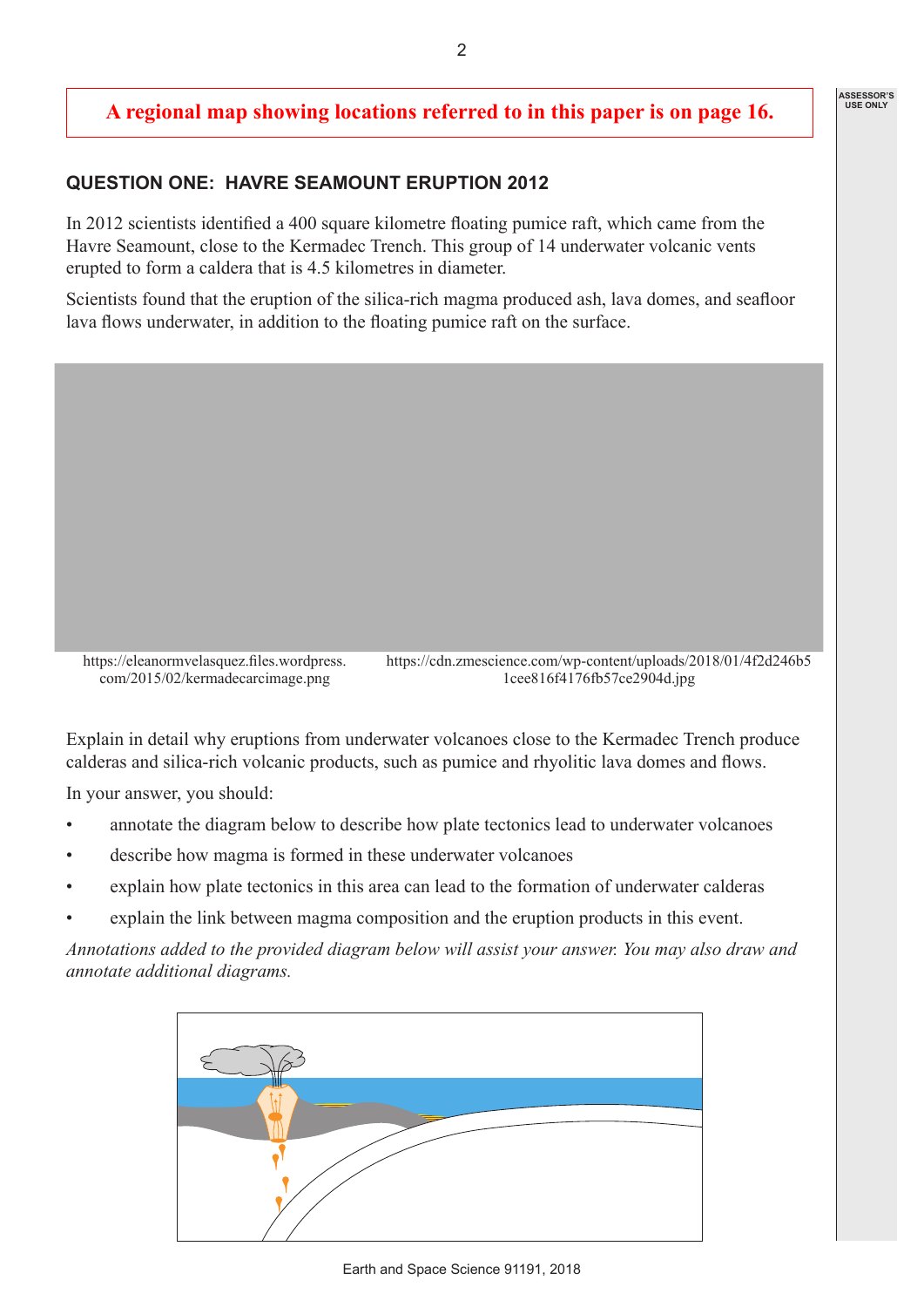**ASSESSOR'S USE ONLY**

| More space for this    |
|------------------------|
| answer is available on |
| the following pages.   |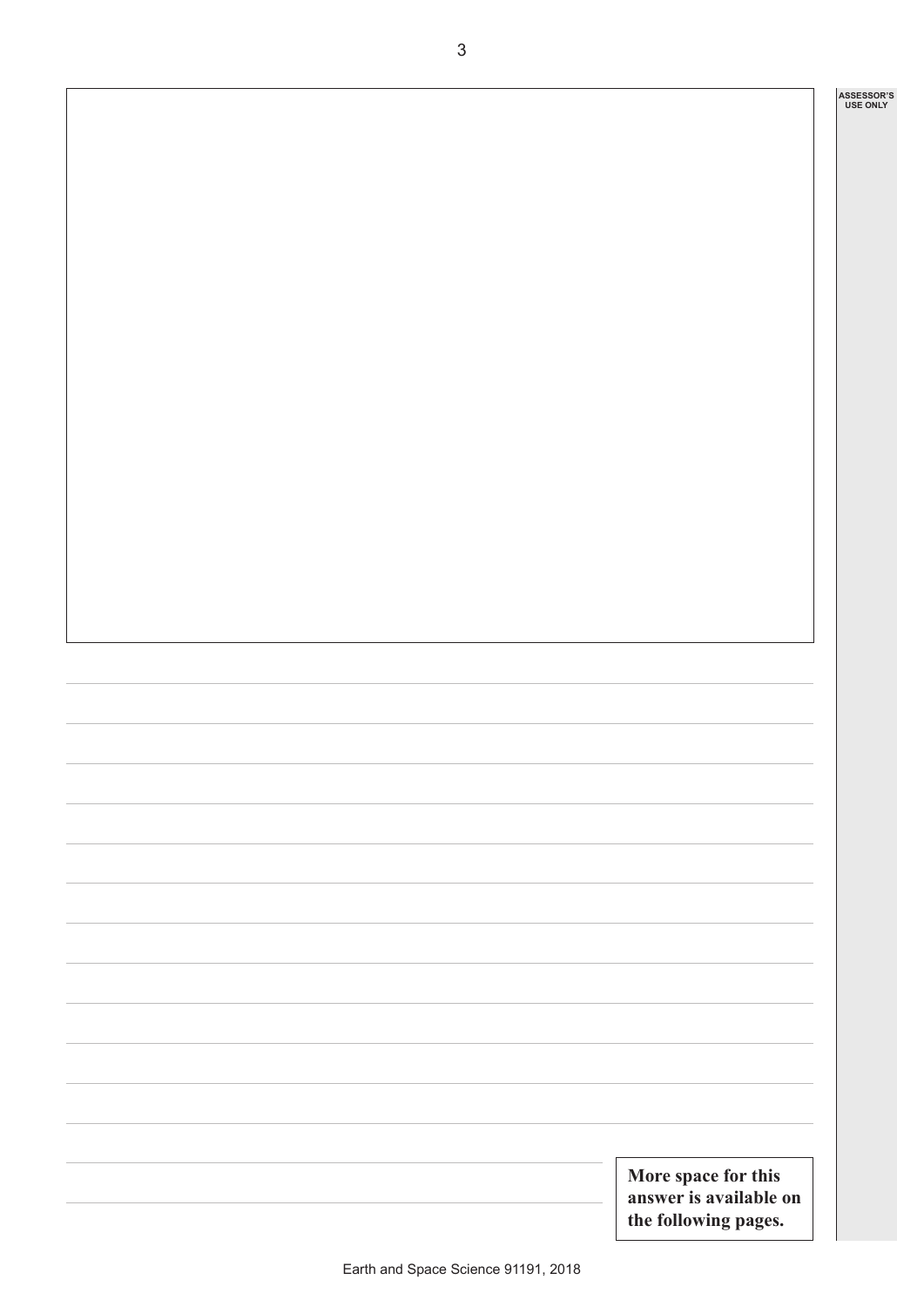| ASSESSOR'S<br>USE ONLY |
|------------------------|
|                        |
|                        |
|                        |
|                        |
|                        |
|                        |
|                        |
|                        |
|                        |
|                        |
|                        |
|                        |
|                        |
|                        |
|                        |
|                        |
|                        |
|                        |
|                        |
|                        |
|                        |
|                        |
|                        |
|                        |
|                        |
|                        |
|                        |
|                        |
|                        |
|                        |
|                        |
|                        |
|                        |
|                        |
|                        |
|                        |
|                        |
|                        |
|                        |
|                        |
|                        |
|                        |
|                        |
|                        |
|                        |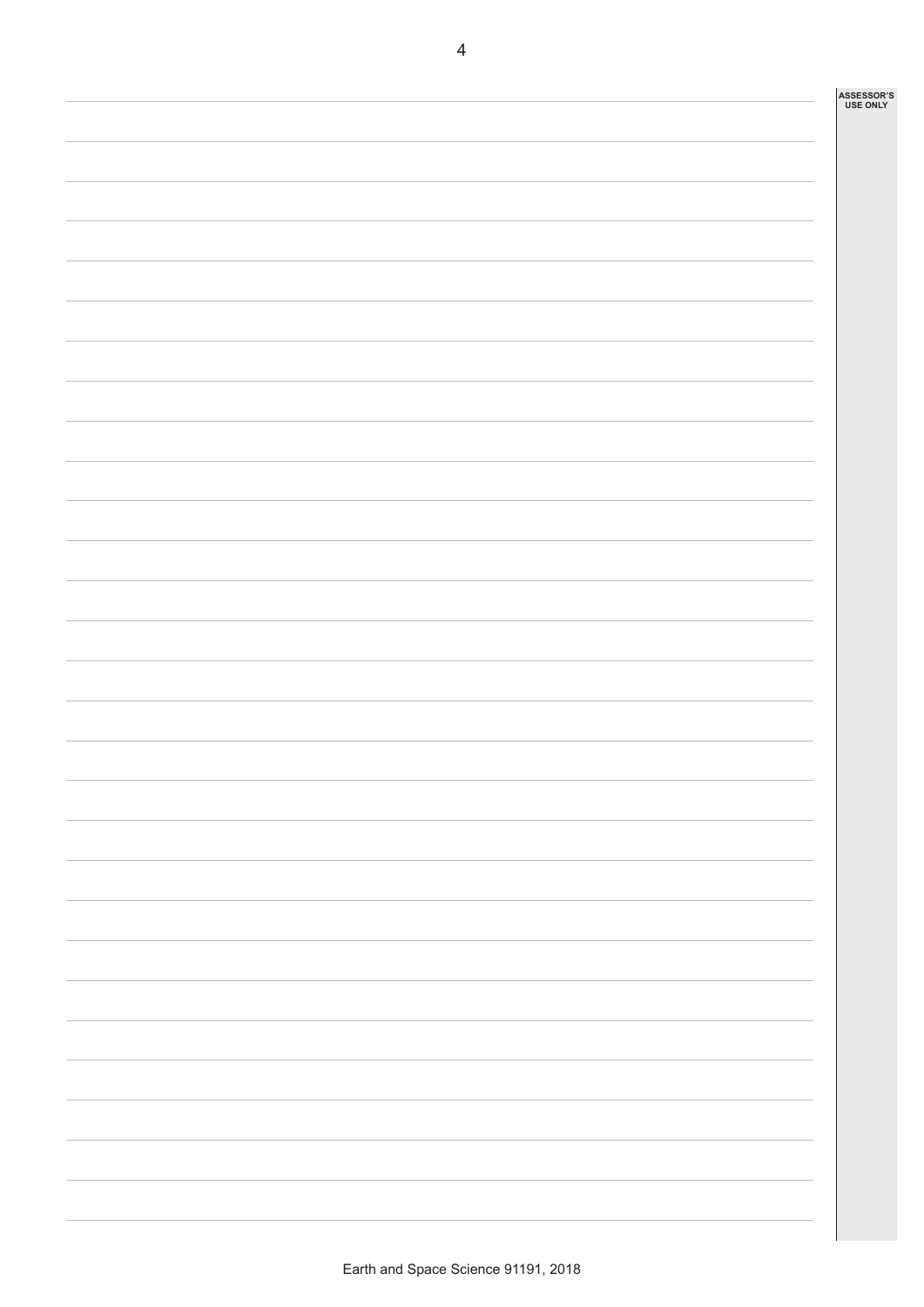| ASSESSOR'S<br>USE ONLY |
|------------------------|
|                        |
|                        |
|                        |
|                        |
|                        |
|                        |
|                        |
|                        |
|                        |
|                        |
|                        |
|                        |
|                        |
|                        |
|                        |
|                        |
|                        |
|                        |
|                        |
|                        |
|                        |
|                        |
|                        |
|                        |
|                        |
|                        |
|                        |
|                        |
|                        |
|                        |
|                        |
|                        |
|                        |
|                        |
|                        |
|                        |
|                        |
|                        |

 $\overline{a}$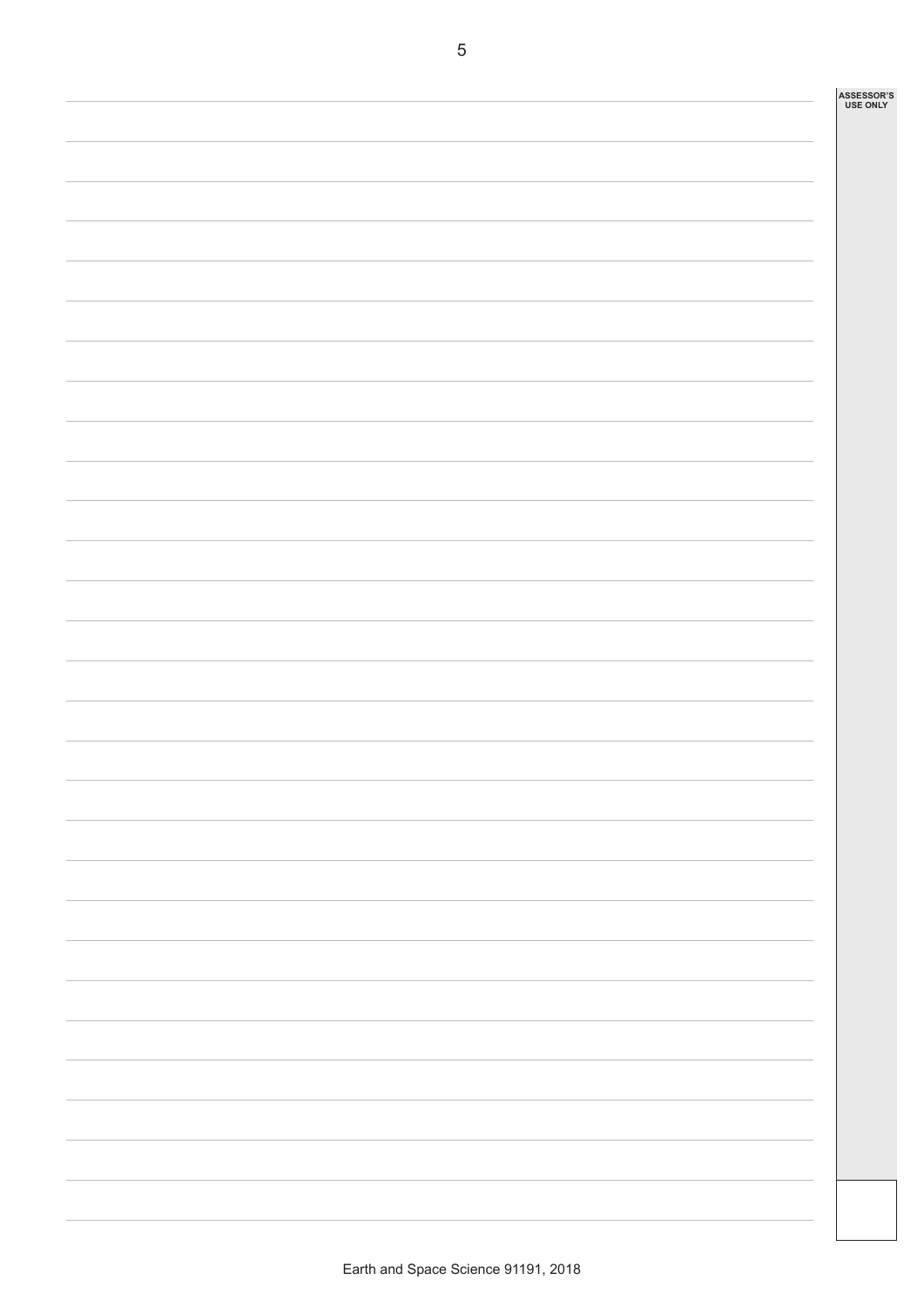## **QUESTION TWO: FIORDLAND – DUSKY SOUND EARTHQUAKE**

On Wednesday 15 July 2009, a severe shallow earthquake struck along the edge of the Pacific and Australian plate boundaries. This quake was felt throughout the South Island and bottom of the North Island.

The earthquake's epicentre was in the transition zone, where the plate boundary changes **from a transform boundary (Alpine Fault) to a subduction zone (Puysegur Trench)**. Scientists accept that this earthquake was caused by the Australian Plate thrusting forward by up to 5 metres.

www.odt.co.nz/sites/default/files/styles/odt\_portrait\_medium\_3\_4/public/story/2016/04/\_the\_whole\_house\_was\_moving\_\_9753256994. jpg?itok=mvjlzoFH

Explain in detail how a rupture and its release of energy along the edges of this plate boundary could lead to a magnitude 7.8 earthquake.

In your answer, you should:

- annotate the diagram, including arrows, on the opposite page to describe ALL the plate tectonic movements associated with this earthquake
- explain how plate tectonics in this area cause earthquakes
- explain ALL of the plate movements associated with this earthquake.

*Annotations added to the provided diagram showing ALL directions of movement will assist your answer. You may also draw and annotate additional diagrams.*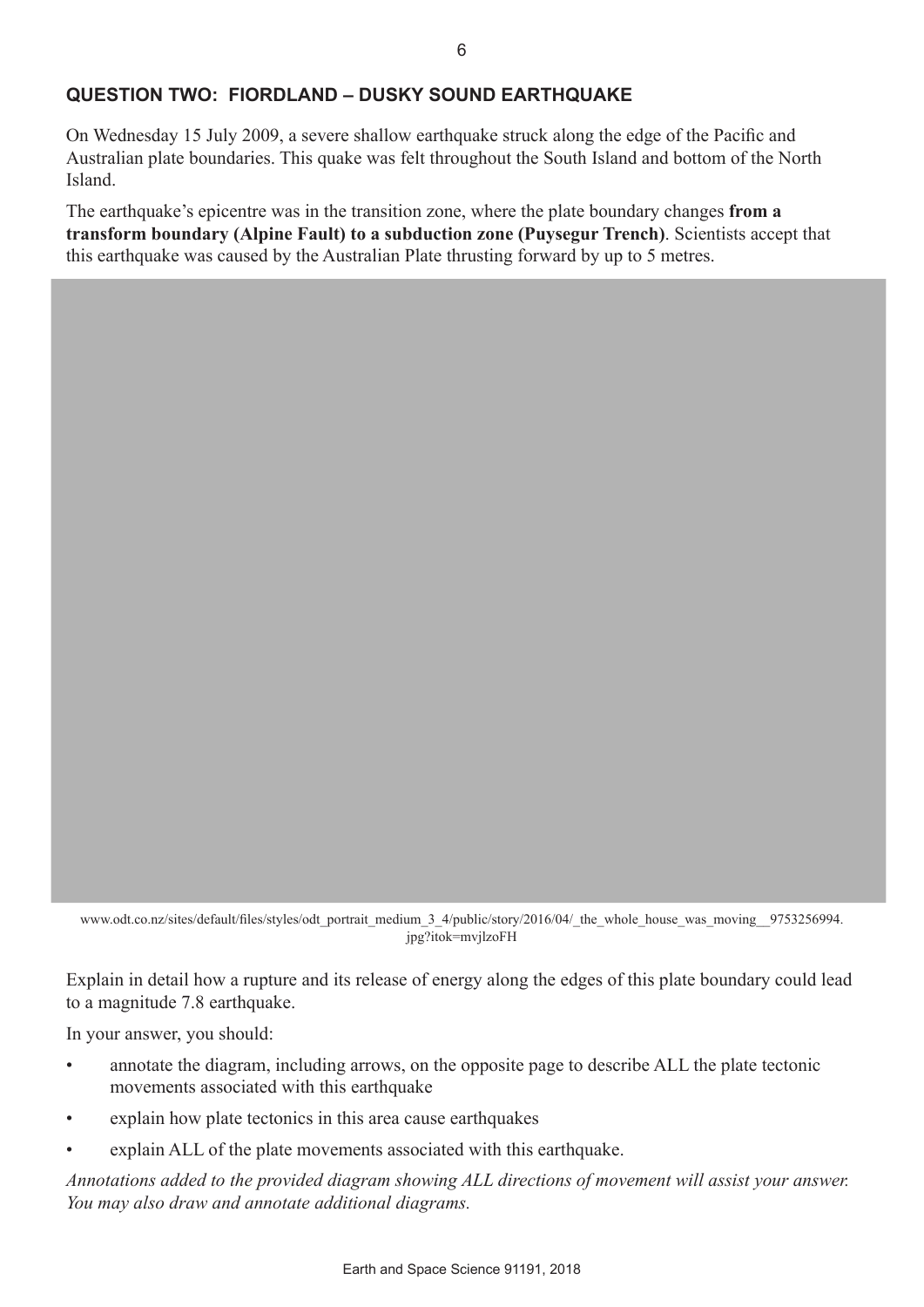

| More space for this<br>answer is available on |
|-----------------------------------------------|
| the following pages.                          |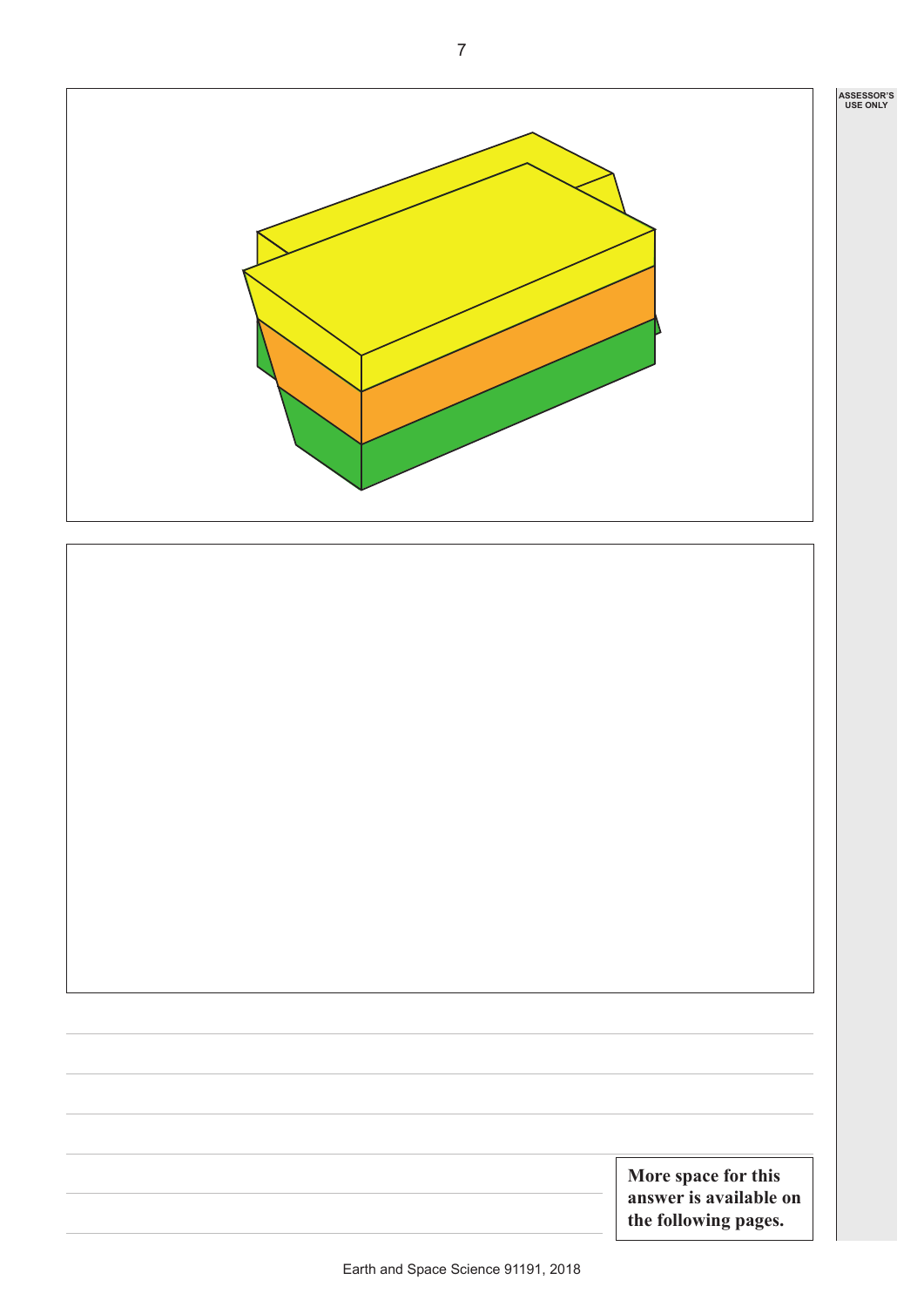| ASSESSOR'S<br>USE ONLY |
|------------------------|
|                        |
|                        |
|                        |
|                        |
|                        |
|                        |
|                        |
|                        |
|                        |
|                        |
|                        |
|                        |
|                        |
|                        |
|                        |
|                        |
|                        |
|                        |
|                        |
|                        |
|                        |
|                        |
|                        |
|                        |
|                        |
|                        |
|                        |
|                        |
|                        |
|                        |
|                        |
|                        |
|                        |
|                        |
|                        |
|                        |
|                        |
|                        |
|                        |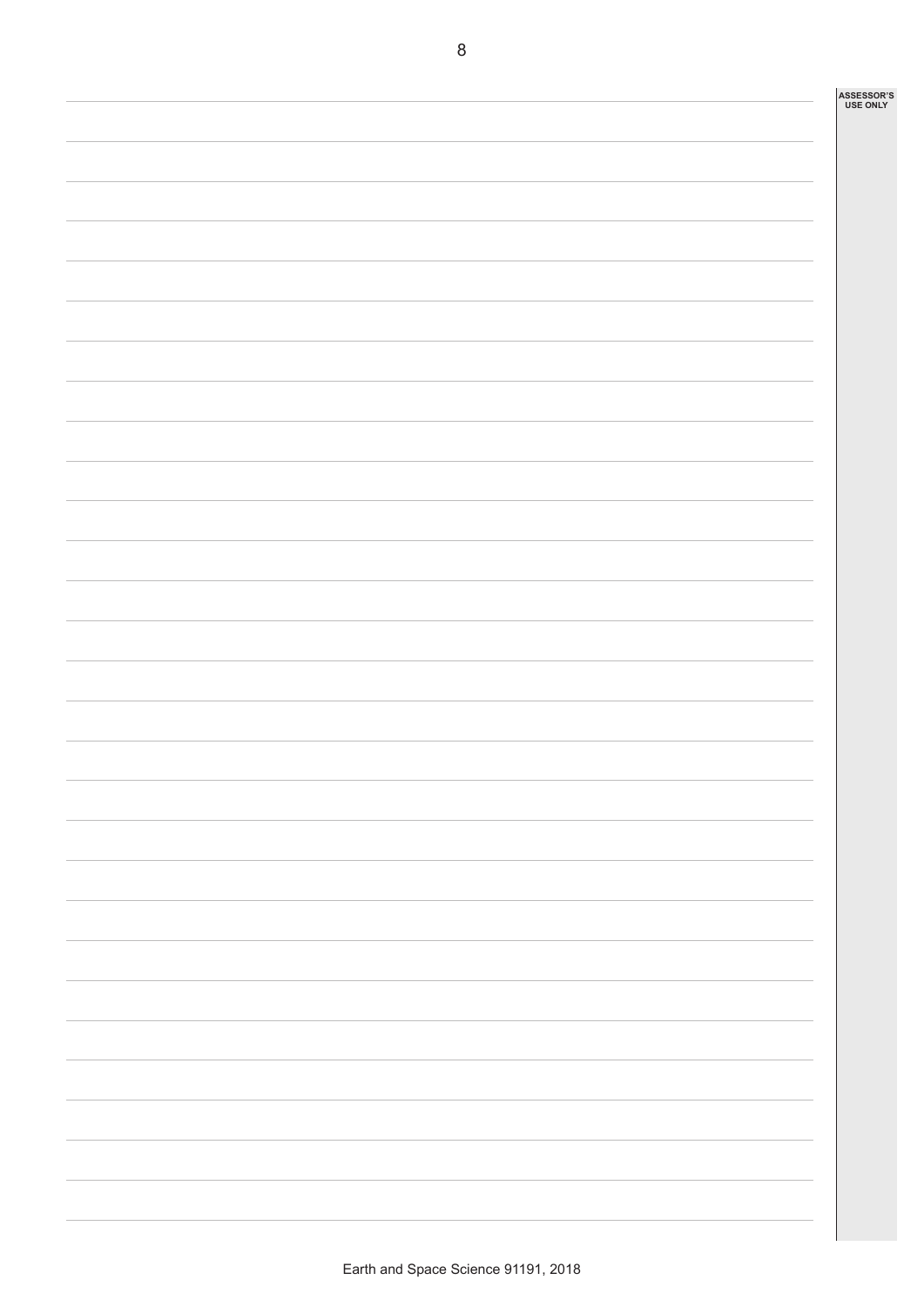| ASSESSOR'S<br>USE ONLY |
|------------------------|
|                        |
|                        |
|                        |
|                        |
|                        |
|                        |
|                        |
|                        |
|                        |
|                        |
|                        |
|                        |
|                        |
|                        |
|                        |
|                        |
|                        |
|                        |
|                        |
|                        |
|                        |
|                        |
|                        |
|                        |
|                        |
|                        |
|                        |
|                        |
|                        |
|                        |
|                        |
|                        |
|                        |
|                        |
|                        |
|                        |
|                        |
|                        |
|                        |
|                        |
|                        |
|                        |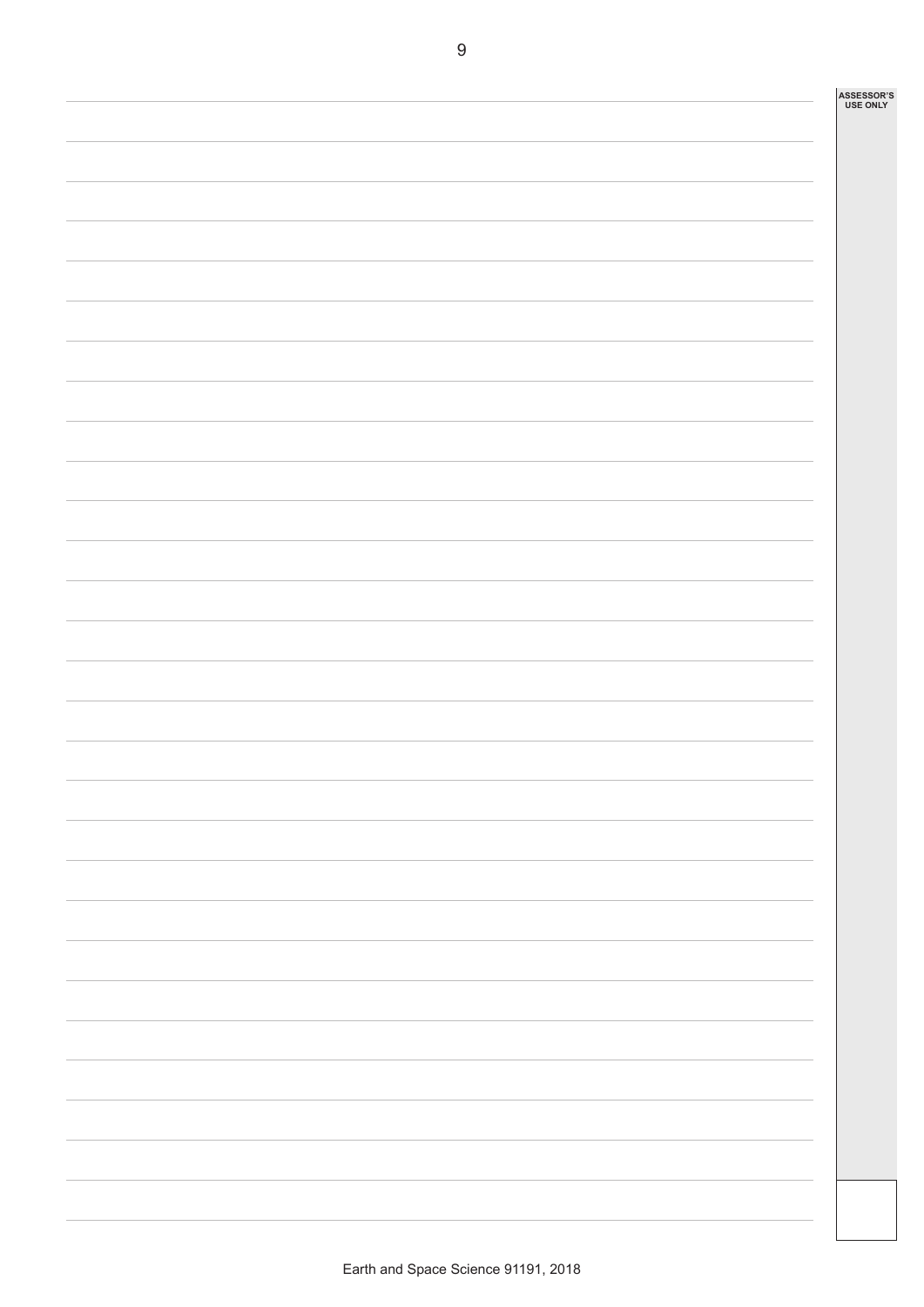## **QUESTION THREE: DOUBTFUL SOUND, FIORDLAND – LANDSLIDES AND TSUNAMIS**

A severe 7.2 magnitude earthquake occurred on 22 August 2003 at a depth of 24 kilometres. This generated over 200 landslides in the area covered by the map below. At least seven were major summit-to-valley floor landslides covering heights of up to 1500 metres.



www.google.com/maps/ https://teara.govt.nz/en/photograph/6209/landslide-fiordland

**ASSESSOR'S USE ONLY**

Explain in detail how large summit-to-valley-floor landslides in this area produced localised tsunami waves, sometimes of large amplitude of up to 5 metres.

In your answer, you should:

- annotate the diagram below to describe how large landslides into a fiord can produce largeamplitude tsunamis
- explain how the amount of material displaced by the landslide affects the amount of water displaced
- explain how the height and width of the fiord affects the amplitude of the tsunami.

*Annotations added to the provided diagram will assist your answer. You may also draw and annotate additional diagrams.*

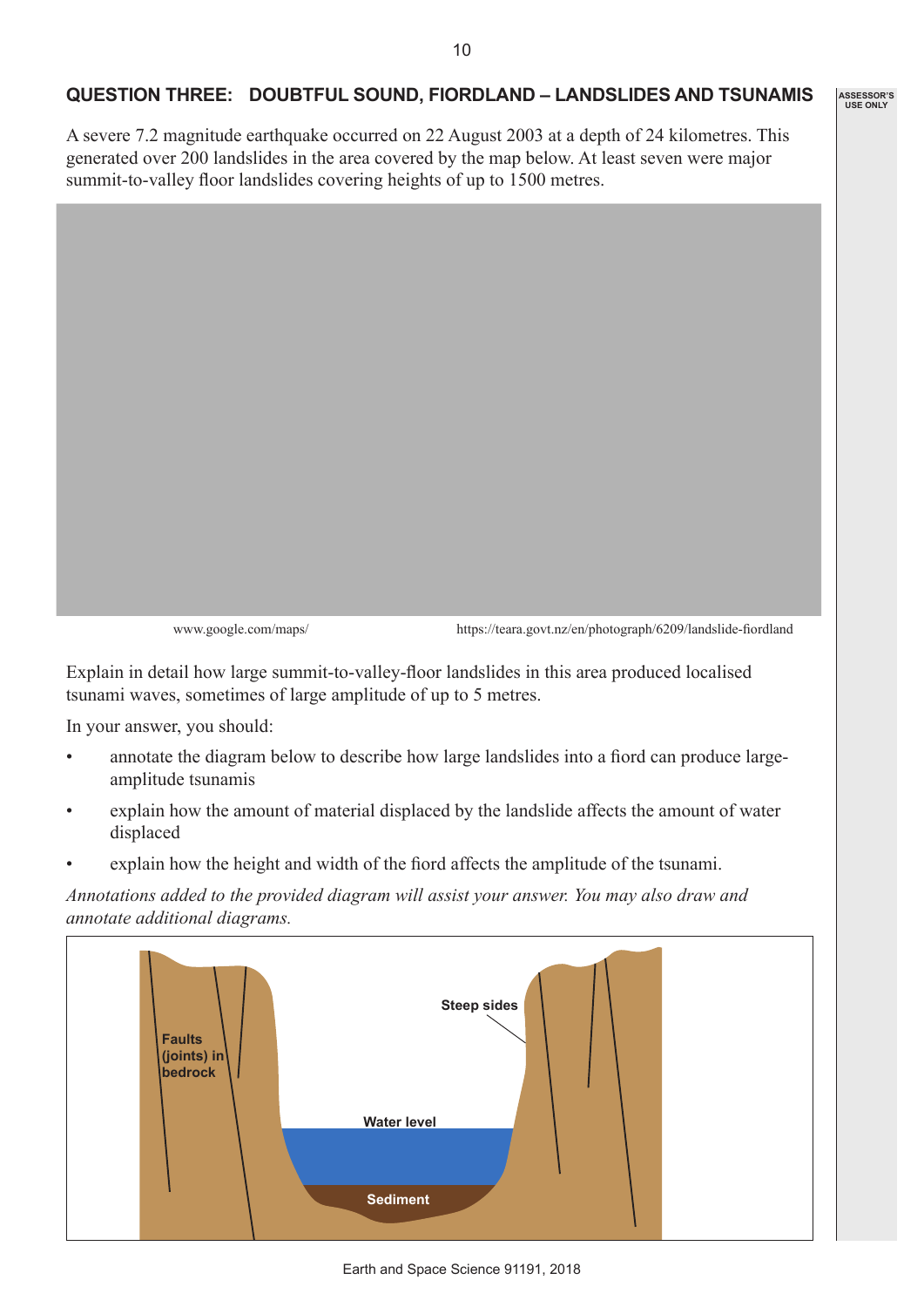**ASSESSOR'S USE ONLY**

|  | More space for this<br>answer is available on<br>the following pages. |
|--|-----------------------------------------------------------------------|
|--|-----------------------------------------------------------------------|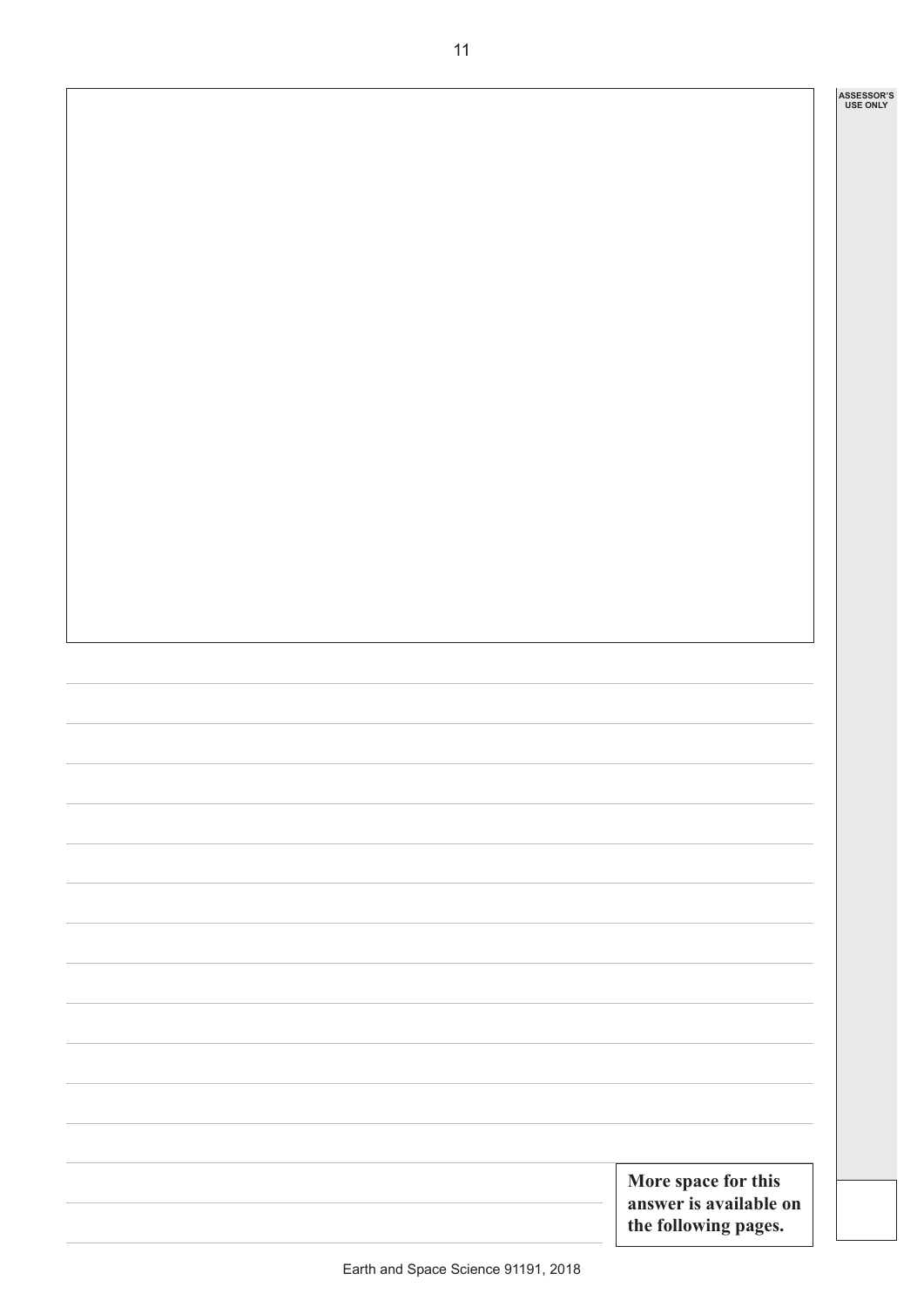|  |  | ASSESSOR'S<br>USE ONLY |
|--|--|------------------------|
|  |  |                        |
|  |  |                        |
|  |  |                        |
|  |  |                        |
|  |  |                        |
|  |  |                        |
|  |  |                        |
|  |  |                        |
|  |  |                        |
|  |  |                        |
|  |  |                        |
|  |  |                        |
|  |  |                        |
|  |  |                        |
|  |  |                        |
|  |  |                        |
|  |  |                        |
|  |  |                        |
|  |  |                        |
|  |  |                        |
|  |  |                        |
|  |  |                        |
|  |  |                        |
|  |  |                        |
|  |  |                        |
|  |  |                        |
|  |  |                        |
|  |  |                        |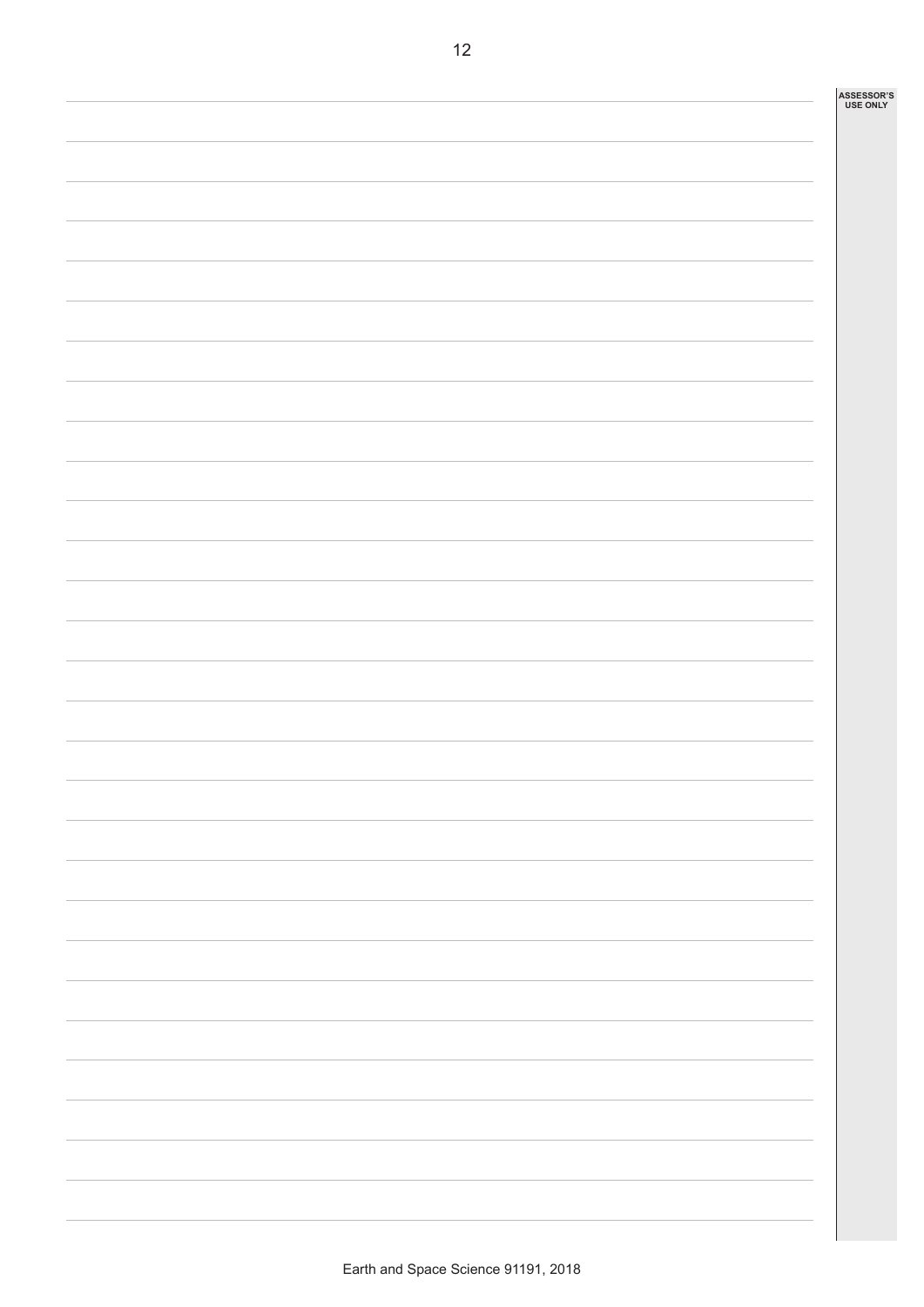|  |  | ASSESSOR'S<br>USE ONLY |
|--|--|------------------------|
|  |  |                        |
|  |  |                        |
|  |  |                        |
|  |  |                        |
|  |  |                        |
|  |  |                        |
|  |  |                        |
|  |  |                        |
|  |  |                        |
|  |  |                        |
|  |  |                        |
|  |  |                        |
|  |  |                        |
|  |  |                        |
|  |  |                        |
|  |  |                        |
|  |  |                        |
|  |  |                        |
|  |  |                        |
|  |  |                        |
|  |  |                        |
|  |  |                        |
|  |  |                        |
|  |  |                        |
|  |  |                        |
|  |  |                        |
|  |  |                        |
|  |  |                        |
|  |  |                        |

Earth and Space Science 91191, 2018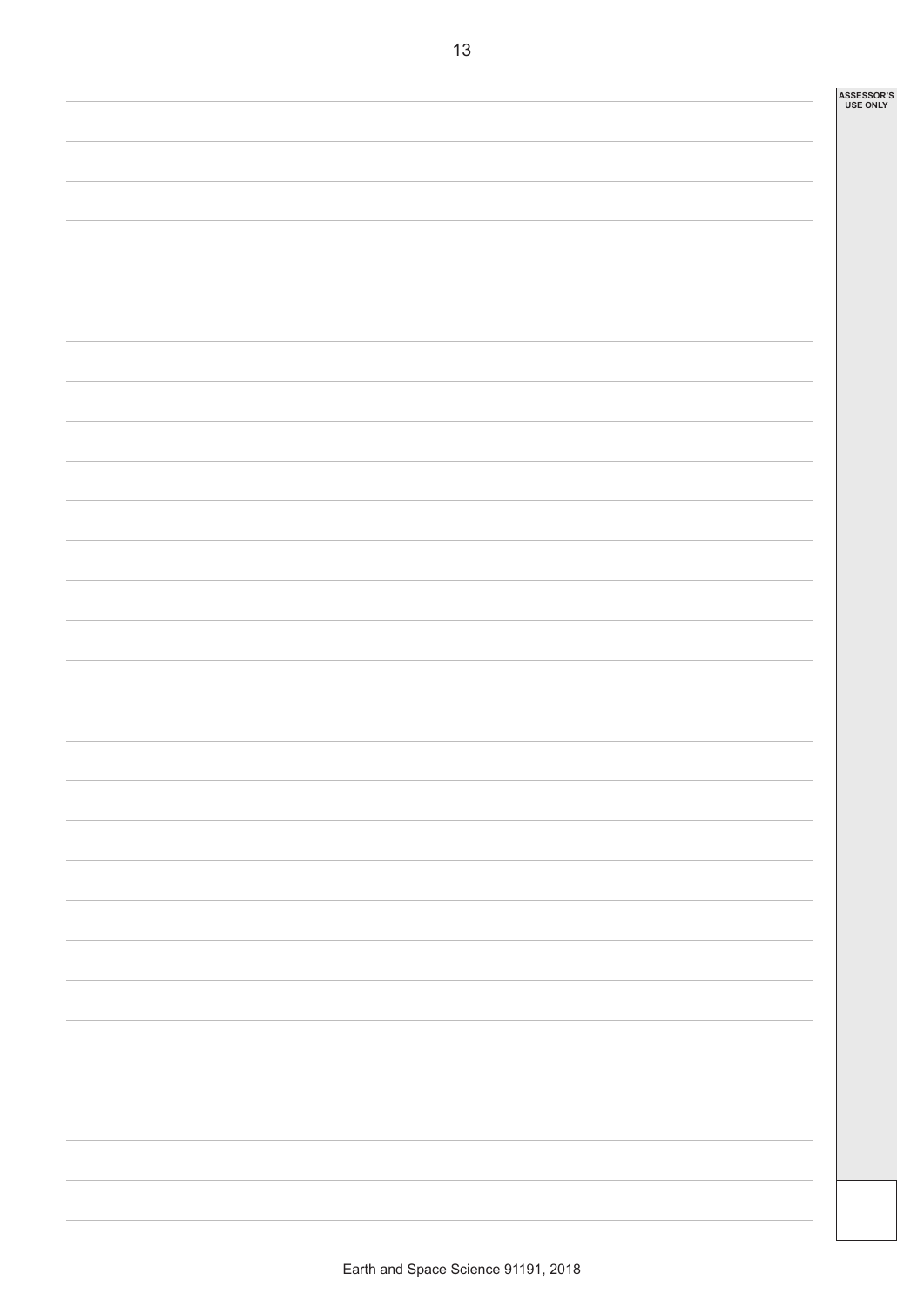| <b>QUESTION<br/>NUMBER</b> | Extra paper if required.<br>Write the question number(s) if applicable. | ASSESSOR'S<br><b>USE ONLY</b> |
|----------------------------|-------------------------------------------------------------------------|-------------------------------|
|                            |                                                                         |                               |
|                            |                                                                         |                               |
|                            |                                                                         |                               |
|                            |                                                                         |                               |
|                            |                                                                         |                               |
|                            |                                                                         |                               |
|                            |                                                                         |                               |
|                            |                                                                         |                               |
|                            |                                                                         |                               |
|                            |                                                                         |                               |
|                            |                                                                         |                               |
|                            |                                                                         |                               |
|                            |                                                                         |                               |
|                            |                                                                         |                               |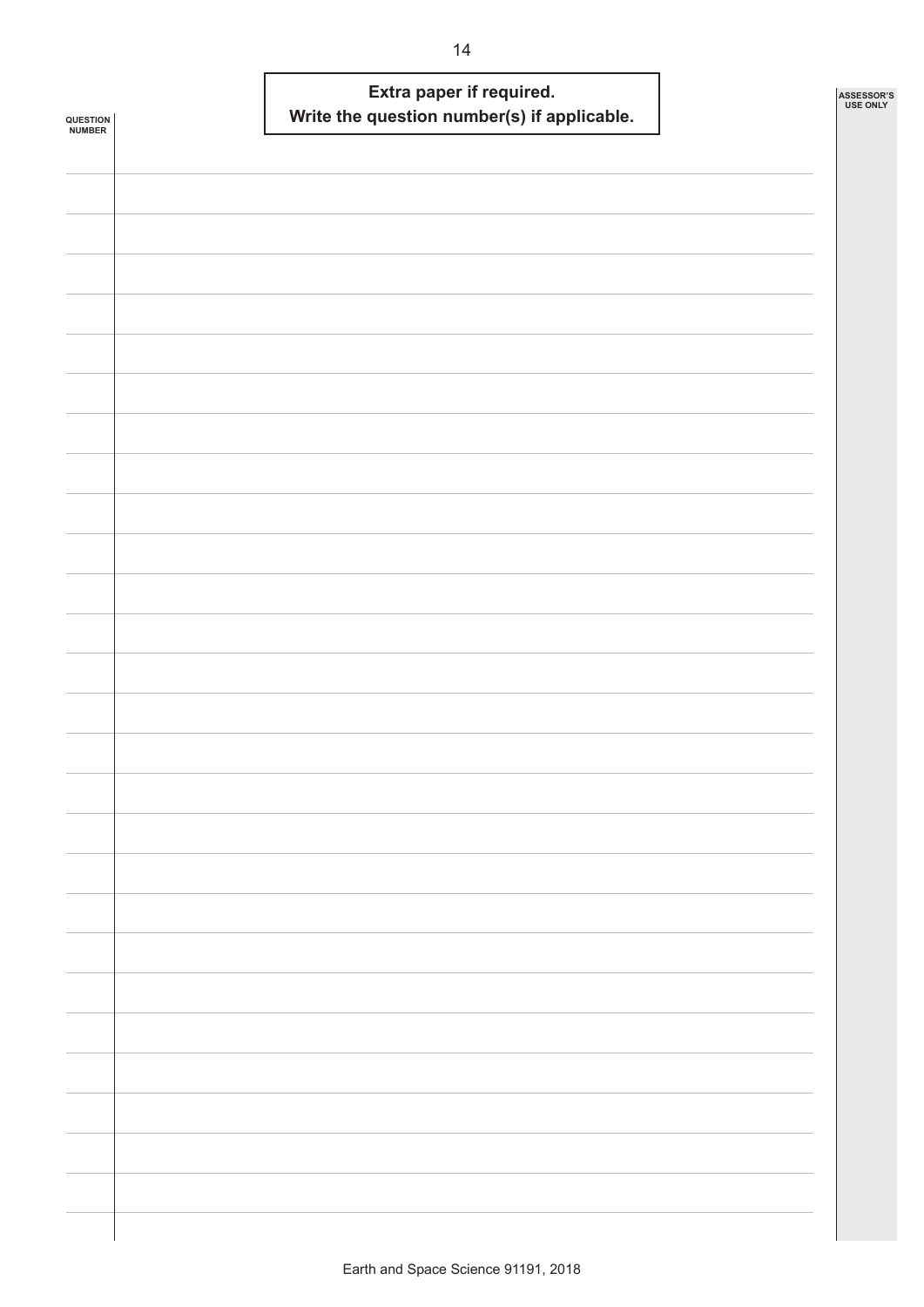| <b>QUESTION<br/>NUMBER</b> | Extra paper if required.<br>Write the question number(s) if applicable. | ASSESSOR'S<br><b>USE ONLY</b> |
|----------------------------|-------------------------------------------------------------------------|-------------------------------|
|                            |                                                                         |                               |
|                            |                                                                         |                               |
|                            |                                                                         |                               |
|                            |                                                                         |                               |
|                            |                                                                         |                               |
|                            |                                                                         |                               |
|                            |                                                                         |                               |
|                            |                                                                         |                               |
|                            |                                                                         |                               |
|                            |                                                                         |                               |
|                            |                                                                         |                               |
|                            |                                                                         |                               |
|                            |                                                                         |                               |
|                            |                                                                         |                               |
|                            |                                                                         |                               |
|                            |                                                                         |                               |
|                            |                                                                         |                               |
|                            |                                                                         |                               |
|                            |                                                                         |                               |
|                            |                                                                         |                               |
|                            |                                                                         |                               |
|                            |                                                                         |                               |
|                            |                                                                         |                               |
|                            |                                                                         |                               |
|                            |                                                                         |                               |
|                            |                                                                         |                               |